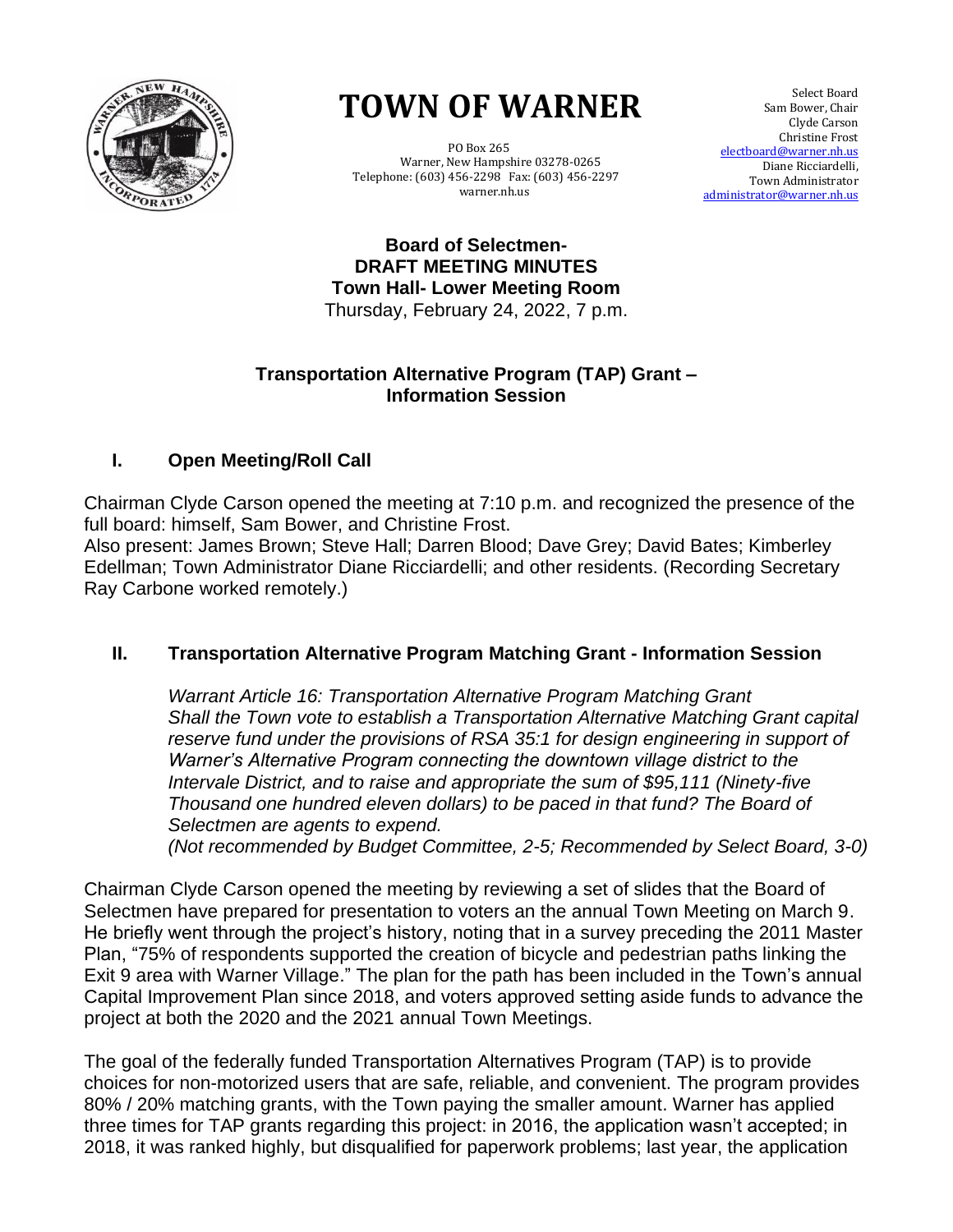was ranked first in the Merrimack County region and fourth in the State. The grants are highly competitive, Carson said, but "this time, we're very likely to get it."

Warrant Article No. 16 that will be presented to Town Meeting voters for consideration would set up a \$95,111 capital reserve fund that would be used to pay for an design engineering study of the proposed project, Clyde explained. (The Select Board unanimously supports the proposal, but the Budget Committee voted not to recommend it, 2-5)

The State administers the grant so a tentative schedule for the program would call for the Governor and Executive Council to award the TAP grants this fall, and project funding to become available by the end of the year. In 2023, the study would begin, which would include public meetings with residents to hear ideas and concerns; the study would also look at landrelated (and access) issues to evaluate which side of W Route 103 would be best for the pathway as well as exactly what kind of pathway would be developed (sidewalk, bike path, combination, width, etc.). Depending on how the study develops, a proposal for doing the work could be presented to Town Meeting voters in either 2023 or 2024.

Clyde stressed that many of the questions that people have raised in the last year, (i.e., which side of the road would the path be on, would utility poles be moved, how trees and right-ofways (ROW) will be addressed, etc.) cannot be answered until at least after the engineering design study is completed.

The State will match the Town's design engineering costs up to 80% -- this proposal will put the Town's share of the cost into Capital Reserve Fund. That money would have to be refunded if the project doesn't move forward.

Chairman Carson opened the meeting to public comments.

Martha(?) said that she noticed that one of the ranking factors for the TAP grants is related to the number of deaths that might be related to the road, and that the introduction of Select Board's Capital Improvement Project (CIP) request mentions two tragic deaths of children. She said it was misleading and "horrible" when "everyone in the room" knows that the deaths would not have been prevented if there was some kind of sidewalk or bike path, on the road.

Clyde said that the population of the Town has risen significantly in the last 10 yeas and that's reflected in the amount of vehicular transportation on Rte. 103. Martha(?) said that, Warner Water Village Administrator Ray Martin has said that water usage in the district has actually dropped; that means there are less people in residences in the village area, she said.

David Grey asked if the NH Department of Transportation (DOT) will pay for the design engineering work. Chairman Carson said the Town pays for the engineering design work, because the DOT doesn't do that work; the grant will then pay 80% of those costs.

Grey also noted that a new path would require an increase in costs to the Town related to maintaining the path, i.e., snow plowing, removing leaves, etc. He said those costs are not mentioned in the proposal.

Eric Cincotta asked if the Town has done – or, would do, as part of the engineering design study, if the article is approved – a traffic study and/or a pedestrian study. "I look out my window and I see maybe five people" daily walking in the area that the path would accommodate.

2022.02/24 Warner Select Board Meeting Minutes DRAFT 2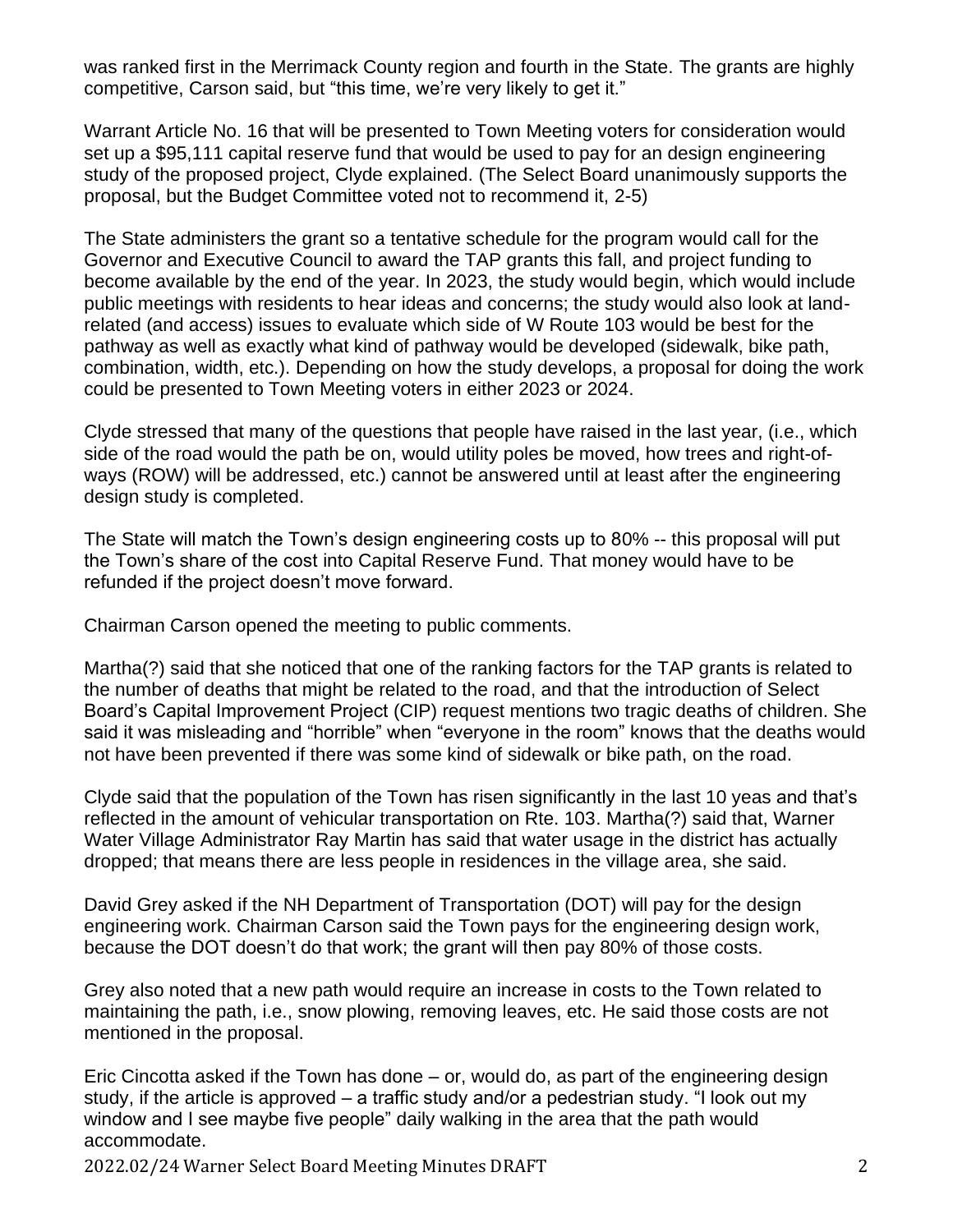"Who's actually going to use this," he asked the Board members. For instance, residents who live in the Couchtown Road are not going to use it. He encouraged the Board to try to find out more regarding exactly who wants the path and who would actually use it. It's significant because there could be major disruptions for homeowners in the area.

Chairman Carson said that the pathway would not only be for the safety of the walkers/bikers but also for drivers, especially with the increased road traffic. In addition, Carson said it's impossible to know the number of people who don't walk from the village to the commercial area because, without a sidewalk, it's not safe; for instance, parents who won't allow their children down to the stores or elderly residents concerned about their safety.

Cincotta said the DOT advises against placing a bicycle path adjacent to a two-way road, because it's actually less safe for bicyclists.

James Brown asked about the survey that's been used to indicate that 75% of residents support the path proposal. Chairman Carson said it was done several years ago and the response was fairly strong, with well over 200 respondents. But Brown said those votes don't indicate where those voters currently live.

Steve Hall said that he thought the Town was putting the "cart before the horse," because, if the warrant article passes, Warner will be asking someone to do an engineering design without knowing exactly what kind of path (size, location, etc.) it could have or wants. Chairman Carson said the purpose of the engineering design study is to research and resolve those issues. Hall said that the issue of utility poles (and possible service interruptions) needs to be taken into consideration.

Darren Blood said that he might be able to answer some of Mr. Hall's questions. He said that the engineering study would begin by looking at the exact issues that he's raised, i.e., property lines, ROWs, etc. In addition, alternative approaches to the plans will be vetted through Town Hall, public outreach forums, etc. It's similar to the way both DOT and municipalities typically do sidewalks, bridges, etc.

Andy Bodnarik asked if the Town has contacted DOT about the existing ROWs on the road. He said that a previous case before the Planning Board revealed that the ROW on Main Street is not a straight line. Chairman Carson said that if the Town has that information, it will be found and utilized; the information may have to be updated.

One resident asked if there is a cap on the grant. Chairman Carson said that there is. He added that the Town has applied for approximately \$1 million. The resident asked if the Town would be responsible for paying the difference if the costs goes beyond the grant award, and Carson said it would. Carson said the Town is continually updating the costs of the project and working cooperatively with the DOT on the estimates.

Dave Grey noted that there was a conceptual drawing submitted with the grant that indicates an 11-foot wide bicycle lane, a five-foot walking trail, etc. In all, the trail could stretch 29 feet out from the center lane. If that happens, he said, the DOT would be plowing snow (and other chemicals) off the road and onto the lawns of property owners – including one that raises sheep that could suffer related harm.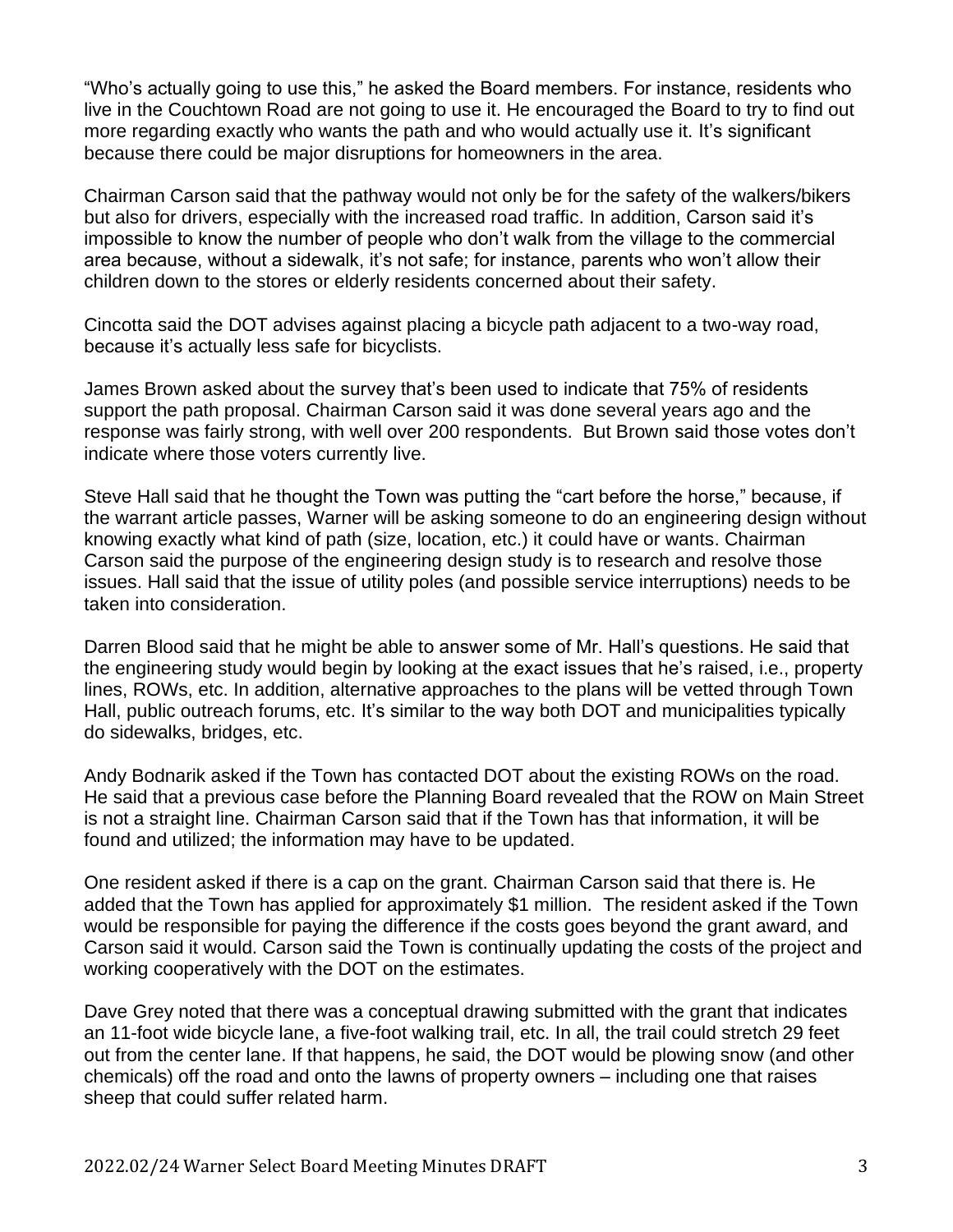Chairman Carson said that the illustration is just conceptual one done by a member of the Central New Hampshire Planning Commission (CNHPC) in the early stages of project development. "It's not how it's *going* to look," he said.

Selectman Bower said that the proposed engineering design study will provide more answers to the questions that residents are raising. Carson said that the Town wants to have something that will work for everybody.

Another resident noted that an earlier proposal to build a sidewalk was estimated to cost \$800,000 but the idea was set aside because Department of Public Works (DPW) Director Tim Allen said the Town needed to spend \$800,000 simply to repair current sidewalks. In addition, the Town already has debt related to the new Fire Station building, the new Solar Array project, that could be raised by as much as \$1 million for needed work at the Transfer Station. "This Town seems to have a problem with priorities," he said, noting that the Transfer Station problems impact almost everyone in Town. "That should be addressed before the sidewalk is contemplated," he said.

Michael Brown said his family is very much in favor of the sidewalks. He's concerned about his property and the properties of his neighbors, how they're going to be impacted by the project, but we won't have the answers until the engineering design study is completed. Brown said he uses the road daily and sees problems for children and senior citizens. "It's a very dangerous road," he said.

Martha(?) said there are already problems maintaining the Town's sidewalks, and that the project would take out some "sacrosanct" stone walls. She also questioned the idea that there was a significant and particular danger to people in the area. The project would only benefit a relatively smaller part of Town but all the property taxpayers would fund it.

Andy Bodnarik asked why the Budget Committee didn't recommend the warrant article. He also said that he's counted at least 15 utility poles that are close enough to ROW that they will have be relocated; some will have to be replaced to deal with new fiber optic demands. In addition, he pointed out that the survey that the Board references regularly was done in 2011, more than 10 years ago; the community has changed since then. In conclusion, Bodnarik said that it seemed like the Board has not done sufficient homework about the project before tonight's public meeting.

Chairman Carson said his information is that Public Service of New Hampshire (PSNH) will pay the cost when utility poles have to be moved; several people disputed that claim.

In answer to a question regarding the public support for the projects, Chairman Carson said that when the project was discussed at both the 2020 and the 2021 annual Town Meetings, a large majority of the voters supported it. But several people disputed the idea that a "large majority" of the Town is behind the proposal, at least one noting that the recent pandemic meant that few people attended the last two Town Meetings.

Jim Brown said that he's taken some measurements on the road and his property. If the project were to be constructed as indicated on the illustration, the front door of his West Main Street home would be less than a yard from the road and/or pathway. He also indicated that he was concerned about losing some trees and a portion of his front yard. The house, built in the 1800s, and its foundation could be impacted by the construction project. Brown suggested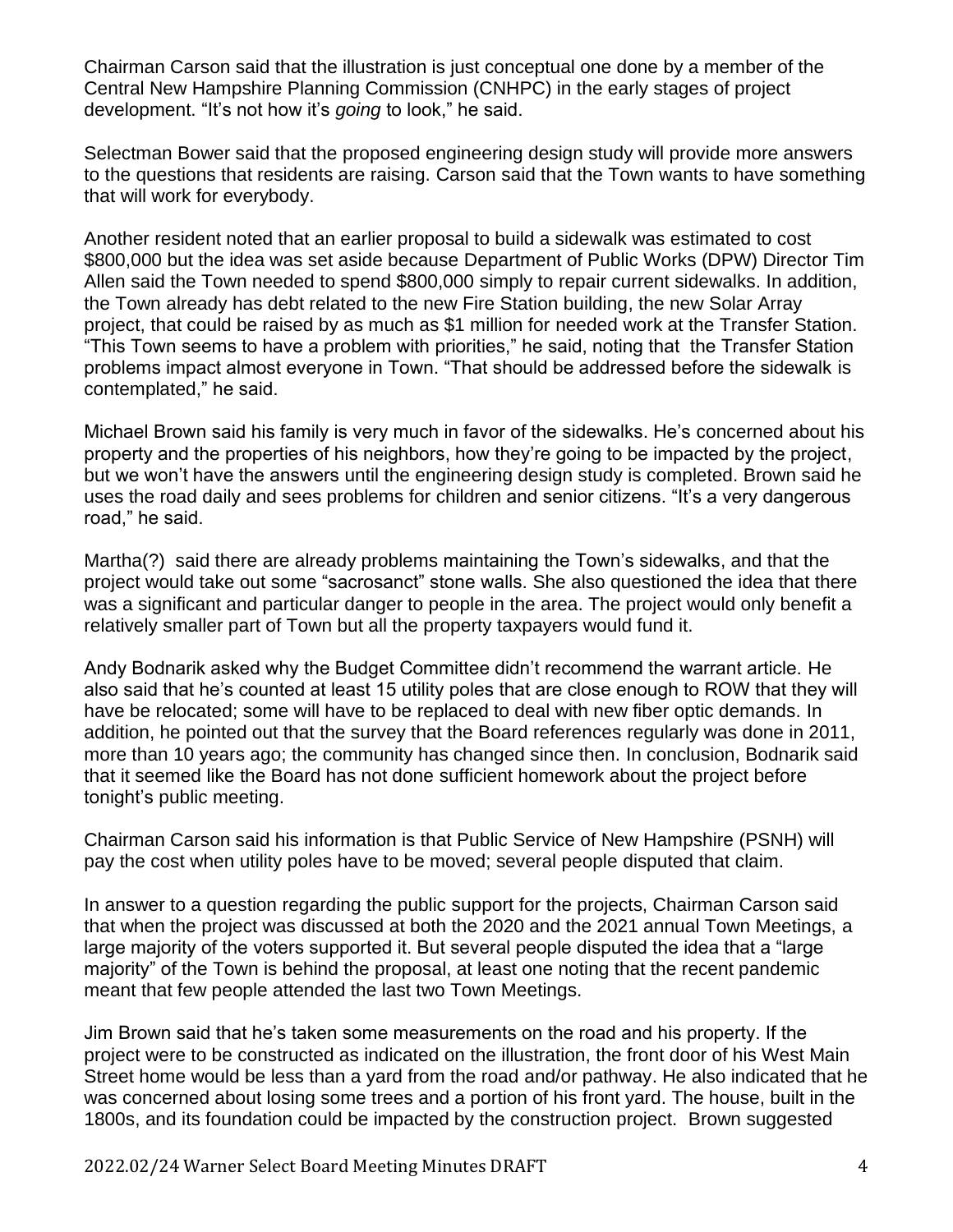that the Town could have done better with the proposal if they had reached out to local homeowners much earlier.

Bower suggested that a trail could be placed in between the road and the utility poles.

David Bates said that some people opposed to a sidewalk/bike trail idea are raising every argument possible, including some that could not co-exist with others. The point of funding the study is to narrow down the options.

Kimberley Edellman, who serves on the Budget Committee, told the group that the Committee didn't support the pathway proposal because this meeting had not yet taken place.

Darren Blood, a civil engineer who has worked as a private consultant with the DOT for many years, said he's not aware of any DOT projects where a utility pole was moved and the State paid for the work; the State has to give utility companies access to the ROWs, so the companies pay for moving poles. (A utility pole by the new Fire Station was not paid by PSNH simply because that building wasn't a State DOT project.)

Jim Brown agreed with Kimberley Brown that the Budget Committee voted against the project at least partly because the public had not had a good chance to comment on it; but some members also felt that the project was "ill-conceived, too expensive" and that other projects were more deserving of attention at this time.

Andy Bodnarik said he still has reservations about whether PSNH will pay for moving the utility poles because this trail is a Town project, not one being done by the DOT. Bodnarik also mentioned that there are issues related to the Rte. 103 ROW because it's not a straight line. There are also land slopes that the project will need to take into account during the design engineering phase.

One resident said that since the trail is not a DOT project, there is some question about eminent domain issues that would likely raise the need to take any property to complete the trail. He also asked whether there is a timeline to the grant and what that is.

Chairman Carson said the Town does have time to do the design engineering work and still come back to the 2023 annual Town Meeting for approval.

Christine Frost suggested that there are likely to be shut-offs by the Warner Village Water District during the construction work for the pathway.

One resident said that the Town should have done a better job of communicating with local property owners who would be impacted by this project before getting to a Town Meeting vote that could decide its future on a single vote.

Another resident said that local homeowners get emotional about something that may have a significant impact on their property. She suggested that the Board of Selectmen move more slowly and do a feasibility study that could look at various aspects about the project before moving forward with the design engineering work. She also thanked the Board and the other citizens for their respectful discussion.